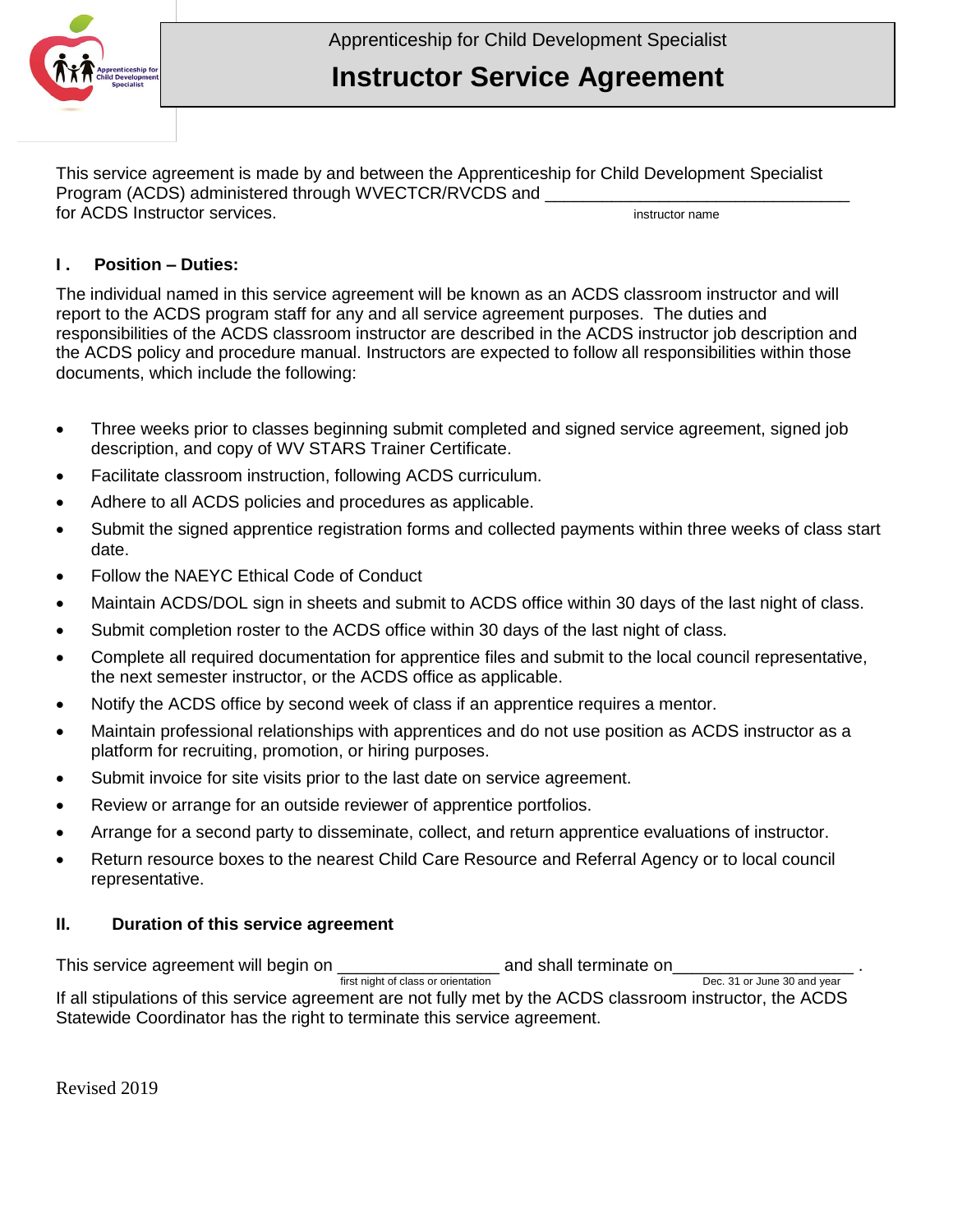## **III. Compensation**

The ACDS instructor shall be compensated at the sum of **\$1,500.00** per **semeste**r and is further subject to receipt of appropriate documentation as outlined in the ACDS Policy and Procedures Manual. Invoice for payment must be submitted within 30 days of the last night of class. If an ACDS instructor does not teach all 15 weeks of the semester, the above compensation rate will be prorated based on the number of sessions taught. If materials in the resource boxes are not returned or are damaged beyond repair, monies may be withheld from the agreed upon amount to replace the items. Any version of team or co-teaching will result in split salary and resource money between involved instructors. The instructor is an independent contractor for whom no federal or state income tax will be deducted by ACDS.

| SSN:                    | Semester:   | County (Teaching): |      |
|-------------------------|-------------|--------------------|------|
| <b>Mailing Address:</b> |             |                    |      |
| City:                   |             | State:             | Zip: |
| Home Phone:             | Cell Phone: | E-mail:            |      |

 *By signing below, I acknowledge that I agree to all terms of this service agreement, including maintaining confidentiality regarding apprentice information and classroom discussions.*

| Instructor's Signature                                                                                                                                          | Date | <b>ACDS Statewide Coordinator Signature</b>                                                                 | Date |
|-----------------------------------------------------------------------------------------------------------------------------------------------------------------|------|-------------------------------------------------------------------------------------------------------------|------|
| <b>WVECTCR Assistant</b><br><b>Director Signature</b>                                                                                                           | Date |                                                                                                             |      |
| Submit to:<br><b>ACDS Statewide Coordinator</b><br>611 7 <sup>th</sup> Avenue Suite 208<br>Huntington, WV 25701<br>Fax: 304-697-6613<br>Email: wvacds@rvcds.org |      | For Office Use Only:<br><b>STARS Trainer Certificate</b><br><b>Registry Number:</b><br><b>Renewal Date:</b> |      |
| lest Virginia Early Childhood                                                                                                                                   |      | <b>Syllabus</b><br><b>Job Description</b>                                                                   |      |

Revised 2019